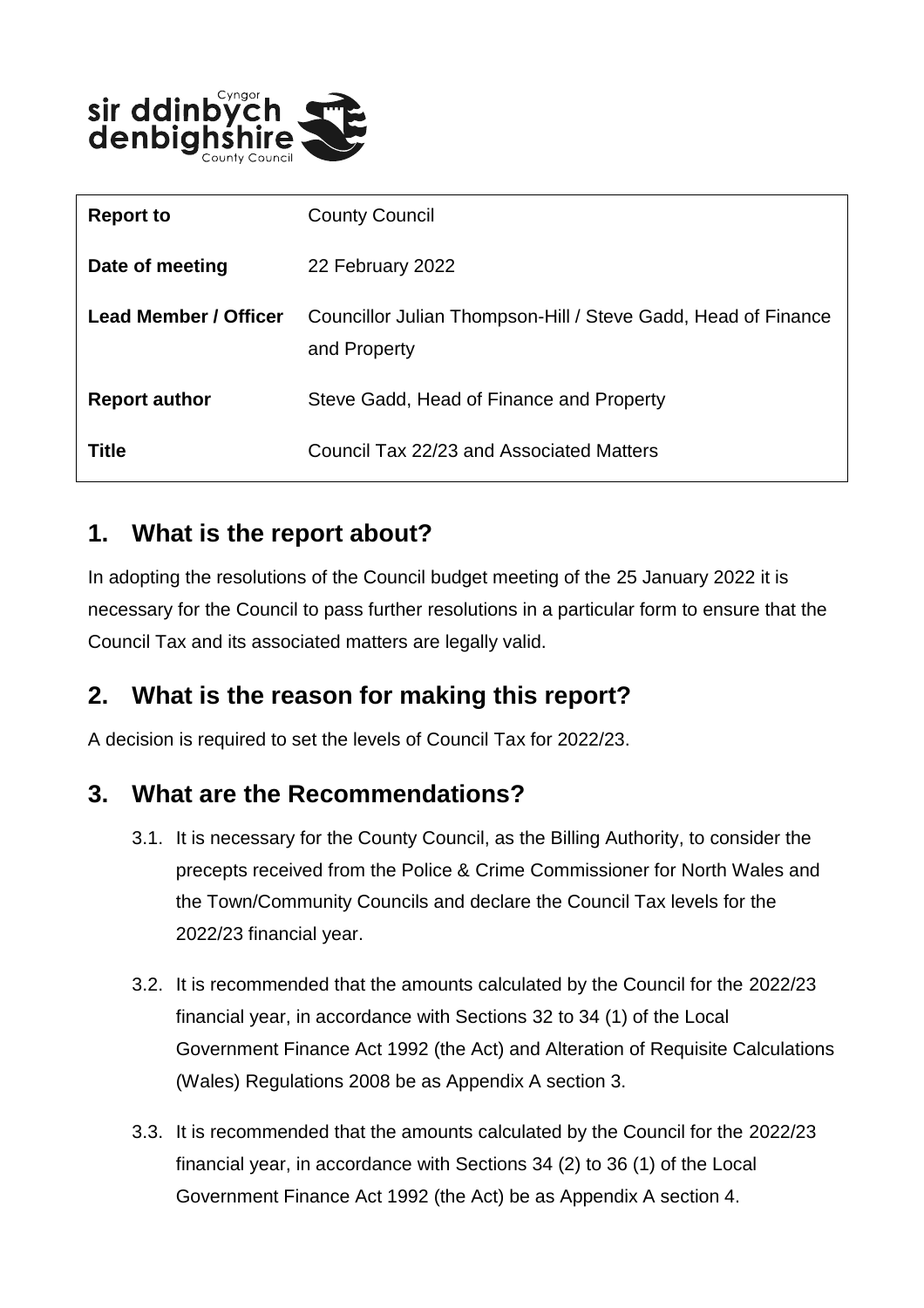- 3.4. That the amounts of Council Tax for the 2022/23 financial year for each of the categories of dwellings be as shown in Appendix C.
- 3.5. That the level of discount for Class A, B, and C as prescribed under the Council Tax (Prescribed Class of Dwellings) (Wales) Regulations 2004 be set at zero for the financial year 2022/23 with the caveat that this is dependent on no changes to legislation or local conditions.

## **4. Report details**

Due to the requirement to approve the resolution and recommendations in the prescribed manner Appendix A contains the report details.

### **5. How does the decision contribute to the Corporate Priorities?**

If the recommendations are not approved the Authority will be unable to raise Council Tax demands, therefore income required to fund Corporate Priorities will not be available.

## **6. What will it cost and how will it affect other services?**

The cost of raising and distributing Council Tax demands is met from within existing resources.

### **7. What are the main conclusions of the Well-being Impact Assessment?**

A wellbeing assessment for the Council Tax rise has been undertaken as part of the budget process and formed part of the budget papers presented to Full Council on 25 January 2022.

#### **8. What consultations have been carried out with Scrutiny and others?**

The level of Council Tax forms part of the budget set by the Council. In addition to regular reports to the Corporate Governance Committee, the budget process has been considered by SLT, Cabinet Briefing, Group Leaders and Council Briefing meetings. The School Budget Forum have been included in the proposals throughout the year. Trade Unions have been consulted through Local Joint Consultative Committee. The Covid pandemic has continued to impact on the level of consultation and engagement with the public,